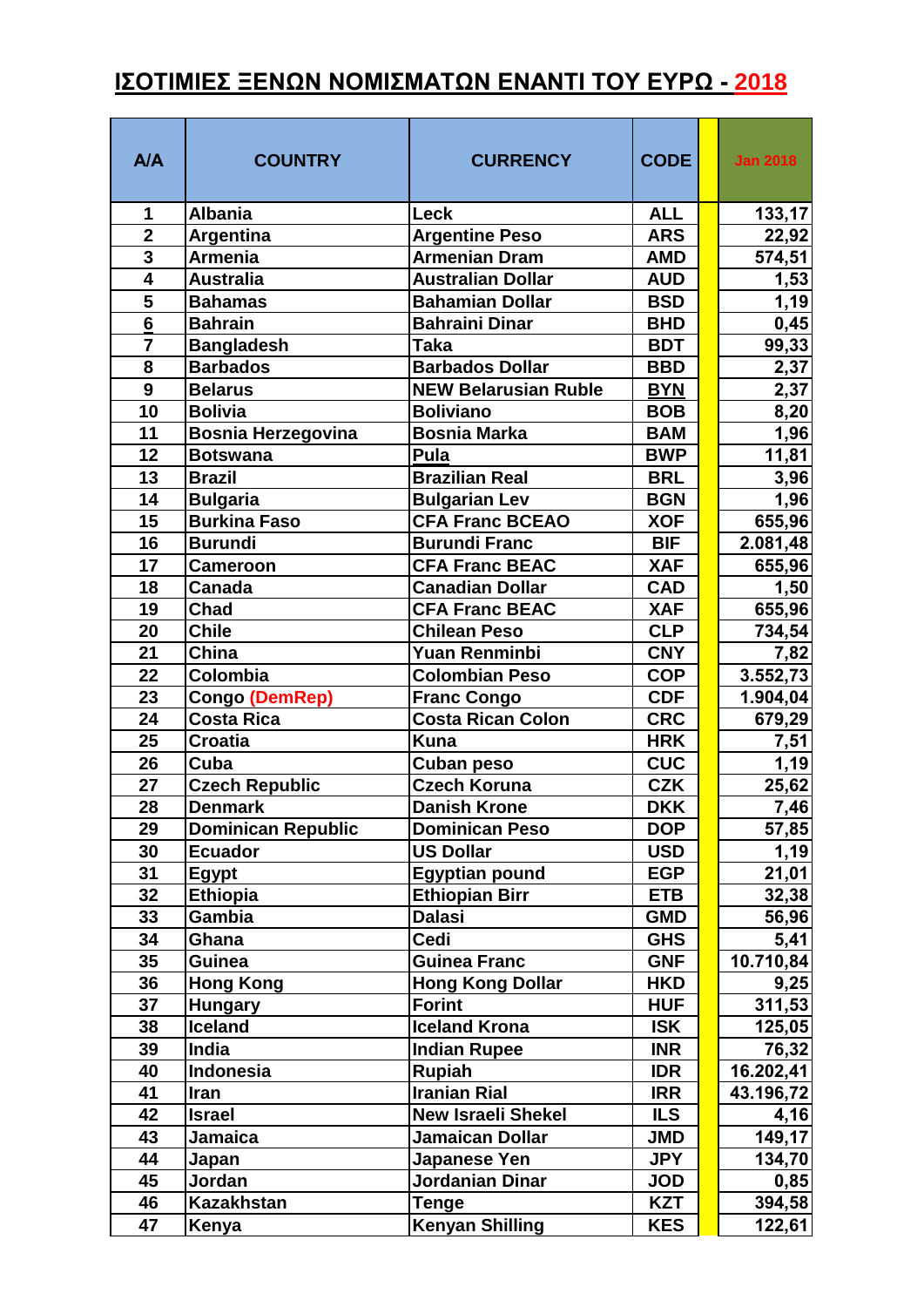| <b>A/A</b> | <b>COUNTRY</b>                | <b>CURRENCY</b>               | <b>CODE</b> | <b>Jan 2018</b> |
|------------|-------------------------------|-------------------------------|-------------|-----------------|
| 48         | <b>Kuwait</b>                 | <b>Kuwaiti Dinar</b>          | <b>KWD</b>  | 0,36            |
| 49         | Lebanon                       | <b>Lebanese Pound</b>         | <b>LBP</b>  | 1.796,77        |
| 50         | Libya                         | <b>Libyan Dinar</b>           | <b>LYD</b>  | 1,63            |
| 51         | <b>Madagascar</b>             | <b>Malagasy Franc</b>         | <b>MGA</b>  | 3.883,48        |
| 52         | <b>Malawi</b>                 | <b>Kwacha</b>                 | <b>MWK</b>  | 861,28          |
| 53         | <b>Malaysia</b>               | <b>Malaysian Ringgit</b>      | <b>MYR</b>  | 4,85            |
| 54         | <b>Maldive Is.</b>            | Rufiyaa                       | <b>MVR</b>  | 18,29           |
| 55         | <b>Mauritania</b>             | Ouguiya                       | <b>MRO</b>  | 419,84          |
| 56         | <b>Mauritius</b>              | Maur Rupee                    | <b>MUR</b>  | 39,83           |
| 57         | <b>Mexico</b>                 | <b>Mexican Peso</b>           | <b>MXN</b>  | 23,56           |
| 58         | <b>Moldova</b>                | <b>Moldovan Leu</b>           | <b>MDL</b>  | 20,41           |
| 59         | Mongolia                      | <b>Tugrik</b>                 | <b>MNT</b>  | 2.898,97        |
| 60         | <b>Morocco</b>                | <b>Moroccan Dirham</b>        | <b>MAD</b>  | 11,17           |
| 61         | <b>Mozambique</b>             | <b>Meticai</b>                | <b>MZN</b>  | 70,80           |
| 62         | <b>Namibia</b>                | <b>Namibian Dollar</b>        | <b>NAD</b>  | 14,76           |
| 63         | <b>Nepal</b>                  | <b>Nepalese Rupee</b>         | <b>NPR</b>  | 122,29          |
| 64         | <b>New Zealand</b>            | <b>New Zealand Dollar</b>     | <b>NZD</b>  | 1,68            |
| 65         | <b>Nicaragua</b>              | <b>Cordoba Oro</b>            | <b>NIO</b>  | 36,79           |
| 66         | <b>Niger Rep</b>              | <b>CFA Franc BCEAO</b>        | <b>XOF</b>  | 655,96          |
| 67         | <b>Nigeria</b>                | <b>Naira</b>                  | <b>NGN</b>  | 427,65          |
| 68         | <b>Norway</b>                 | <b>Norwegian Krone</b>        | <b>NOK</b>  | 9,76            |
| 69         | Oman                          | <b>Rial Omani</b>             | <b>OMR</b>  | 0,46            |
| 70         | <b>Pakistan</b>               | <b>Pakistan Rupee</b>         | <b>PKR</b>  | 131,89          |
| 71         | Panama                        | <b>Balboa</b>                 | <b>PAB</b>  | 1,19            |
| 72         | <b>Peru</b>                   | <b>Nuevo Sol</b>              | <b>PEN</b>  | 3,87            |
| 73         | <b>Philippines</b>            | <b>Philippine Peso</b>        | <b>PHP</b>  | 59,91           |
| 74         | Poland                        | <b>Zloty</b>                  | <b>PLN</b>  | 4,20            |
| 75         | Qatar                         | <b>Qatari Riyal</b>           | QAR         | 4,32            |
| 76         | Romania                       | <b>New Leu</b>                | <b>RON</b>  | 4,64            |
| 77         | <b>Russia</b>                 | <b>Russian Ruble</b>          | <b>RUB</b>  | 69,29           |
| 78         | Rwanda                        | <b>Rwanda Franc</b>           | <b>RWF</b>  | 1.016,86        |
| 79         | Saudi Arabia                  | <b>Saudi Riyal</b>            | <b>SAR</b>  | 4,48            |
| 80         | <b>Senegal</b>                | <b>CFA Franc BCEAO</b>        | <b>XOF</b>  | 655,96          |
| 81         | <b>Serbia</b>                 | <b>Dinar</b>                  | <b>RSD</b>  | 119,18          |
| 82         | <b>Seychelles</b>             | <b>Seychelles Rupee</b>       | <b>SCR</b>  | 16,02           |
| 83         | <b>Sierra Leone</b>           | Leone                         | <b>SLL</b>  | 9.097,67        |
| 84         | <b>Singapore</b>              | <b>Singapore Dollar</b>       | <b>SGD</b>  | 1,60            |
| 85         | <b>South Africa</b>           | Rand                          | <b>ZAR</b>  | 14,78           |
| 86         | <b>South Korea</b>            | Won                           | <b>KRW</b>  | 1.279,96        |
| 87         | Sri Lanka                     | <b>Sri Lanka Rupee</b>        | <b>LKR</b>  | 182,28          |
| 88         | <b>Sudan Rep</b>              | <b>Sudanise Pound</b>         | <b>SDG</b>  | 8,38            |
| 89         | <b>Swaziland</b>              | Lilangeni                     | <b>SZL</b>  | 14,76           |
| 90         | <b>Sweden</b>                 | <b>Swedish Krona</b>          | <b>SEK</b>  | 9,90            |
| 91         | <b>Switzerland</b>            | <b>Swiss Franc</b>            | <b>CHF</b>  | 1,16            |
| 92         | <b>Syria Arab Republic</b>    | <b>Syrian Pound</b>           | <b>SYP</b>  | 611,07          |
| 93         | <b>Special Drawing Rights</b> | <b>Special Drawing Rights</b> | <b>XDR</b>  | 0,84            |
| 94         | <b>Taiwan</b>                 | <b>Taiwan Dollar</b>          | TWD         | 35,52           |
| 95         | <b>Tanzania</b>               | <b>Tanzanian Shilling</b>     | <b>TZS</b>  | 2.663,32        |
| 96         | <b>Thailand</b>               | <b>Baht</b>                   | <b>THB</b>  | 38,64           |